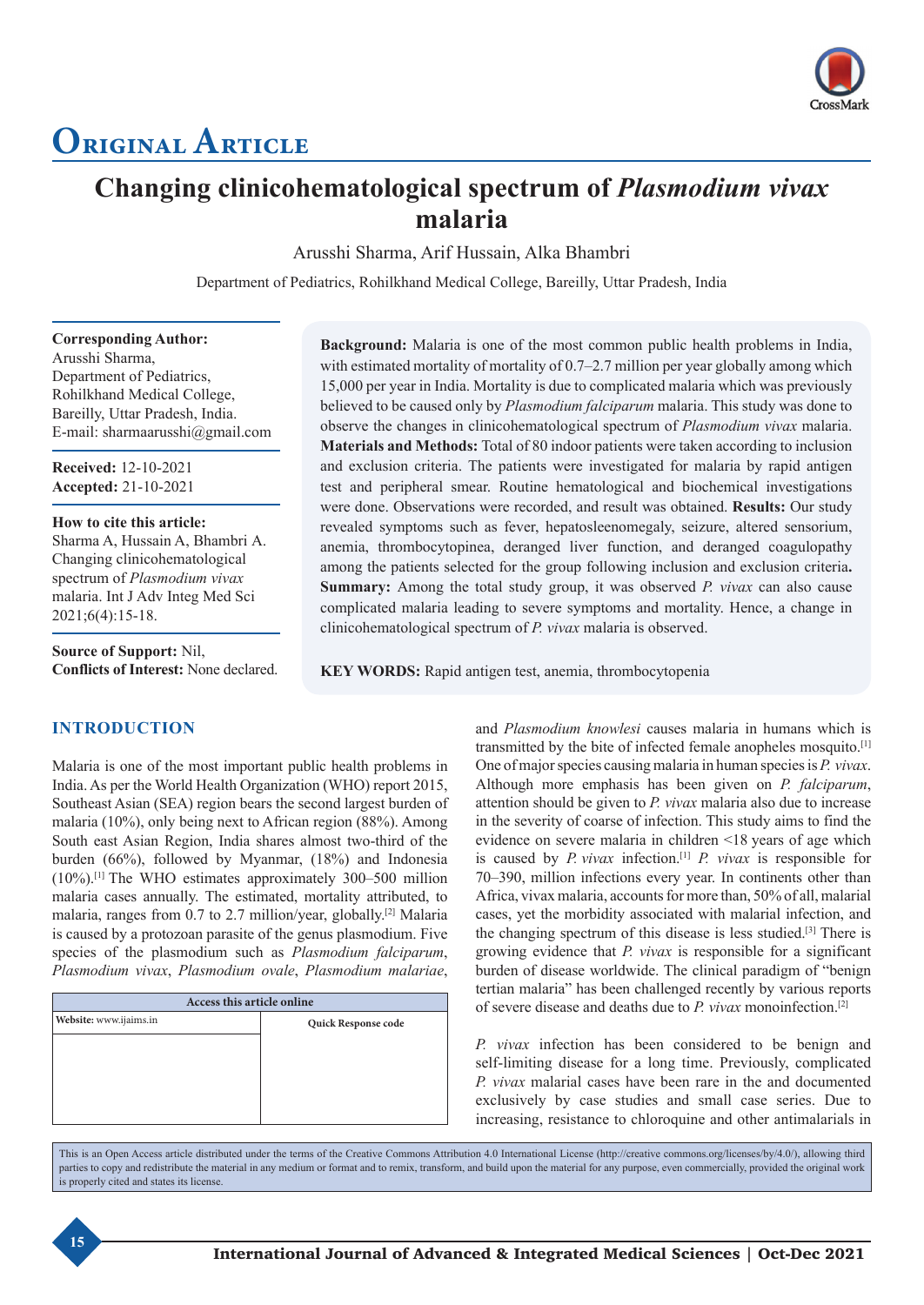P. *vivax* parasitic infection, the recent reports with involvement of this species in complicated malaria suggests the need for further research in vivax malaria.<sup>[4]</sup> With this background, a study in tertiary care center to find the clinical and laboratory profile of patients who are admitted with severe vivax malaria with its complications and outcome will help to bolster the new *P. vivax* which for long had engaged reputation of being benign does no longer hold true. The contribution of *P. vivax* versus *P. falciparum* to severe morbidity has not been properly assessed for children in India. Most of available literatures are pertaining to adult studies. Clinical profile with potentially life threatening complication would be of immense value and when diagnosed early might show improvement in the outcome with patients infected with *P. vivax.* Therefore, this study was planned to look for the profile of severe malaria and contribution of *P. vivax* related morbidity in children of western U.P. This study aims to focus on the changes in clinicohematological spectrum of *P. vivax* malaria in to selected sample of children aging less than 18 years.

# **MATERIALS AND METHODS**

Study was held in Rohilkhand Medical College for a period of 1 year, study population included admitted patient aged <18 years with *P. vivax* positive malaria by rapid antigen test. This was an observational type of study with sample size of 85. The sample was selected based on following inclusion and exclusion criteria:

#### **Inclusion Criteria**

- 1. Patients testing positive for *P. vivax* malaria presenting below 18 years of age
- 2. Patients giving informed and signed consent for the study.

# **Exclusion Criteria**

- 1. Patient with mixed malarial infection
- 2. Clinically suggestive but negative for malaria
- 3. Known case of bleeding disorders
- 4. Patients with other infections like enteric fever, tuberculosis along with malaria.

#### **Methodology**

This hospital-based observational study was conducted in the Department of Paediatrics, Rohilkhand Medical College, Bareilly. All patients were informed about the study, and informed consent was taken. Approval of the Institutional Ethical Committee was taken. Data from all indoor patients were filled and analyzed on a preformed pro forma. All children who satisfied the WHO criteria of malaria and severe malaria guidelines 2015,[5] admitted in Paediatric Intensive Care Unit and ward were enrolled. All cases underwent peripheral blood smear test for malarial parasite and malarial antigen test to confirm malaria. Routine hematological and biochemical investigations were done. Patients were followed up until discharge.

# **RESULTS**

The onset of malaria was observed to be mostly during rainy season that is from August to October in Uttar Pradesh and neighboring regions. Total of 85 confirmed cases of *P. vivax* malaria was included in this study after inclusion criteria was satisfied. Among all the cases, 28% were seen to be uncomplicated and 72% cases showed features of complicated malaria in this study. The study cases were diagnosed on the basis of rapid diagnostic test and peripheral smear. All 85 patients showed rapid test and peripheral smear to be positive with *P. vivax* malaria. For peripheral smear, giemsa stain was used. The principle behind rapid antigen test was based on immunochromatographic principle with formation of antigen antibody complexes with specific malarial antigen that are released from lysed blood.

#### **Descriptive Statistics**

Among total number of 85 cases, all the cases showed positive for *P. vivax* malaria by rapid diagnostic test as well as in peripheral smear. Among the study group 70.6% males and 29.4% of female, 91.8% were hindus, 7.1% muslims, 1.2% Christian, all patients presented with fever as initial symptom. Other clinical feature observed were headache in 78.8%, paleness of body in 81.2%, yellowish discoloration in 5.9%, 21.2% of the patients presented with respiratory distress,71.8% had petechiae with 16.5% of cases having bleeding from any other site, 7% had complain of hematuria, and 3% had oliguria. On examination, almost 68.2% had hepatomegaly whereas spleenomegaly was observed in all the patients with *P. vivax* malaria. It was observed that 36% of the patients had convulsion during the hospital course. Based on the of laboratory investigations, maximum patients showed thrombocytopenia with anemia. Thrombocytopenia stays no longer differentiating feature between *P. vivax* and *P. falciparum* malaria.

# **DISCUSSION**

The incidence and virulence of vivax malaria had been underestimated until the previous decade, when severe or complex malaria was synonymous with *P. falciparum* infection. The severity of *P. vivax* malaria has grown considerably and has been studied by Price *et al.*, [4] although the majority of the public literature on severe *P. vivax* malaria is made up of case reports or simple summary clinical series with no denominators. It was still lately that the severe illness produced by *P. vivax* was documented in bigger research on malaria from the South East Asia area, which covered all ethnicities and all Plasmodium species as studied by Tjitra *et al.*, [5] Barcus *et al.* [4] For example, according to a research conducted in Indonesia, 3.2 percent (36/1135) of the Patients infected with *P. vivax* had severe malaria as reported by Barcus *et al.*, [6] in this study, the proportion of malarial admissions caused by *P. vivax* had a rate of 23%, while *P. vivax* had a rate of 20%. Falciparum hospitalizations, with blended infection having the greatest incidence (31 percent) been reported by Tjitra *et al.*, [5] study. An Indian study of children hospitalized with malaria found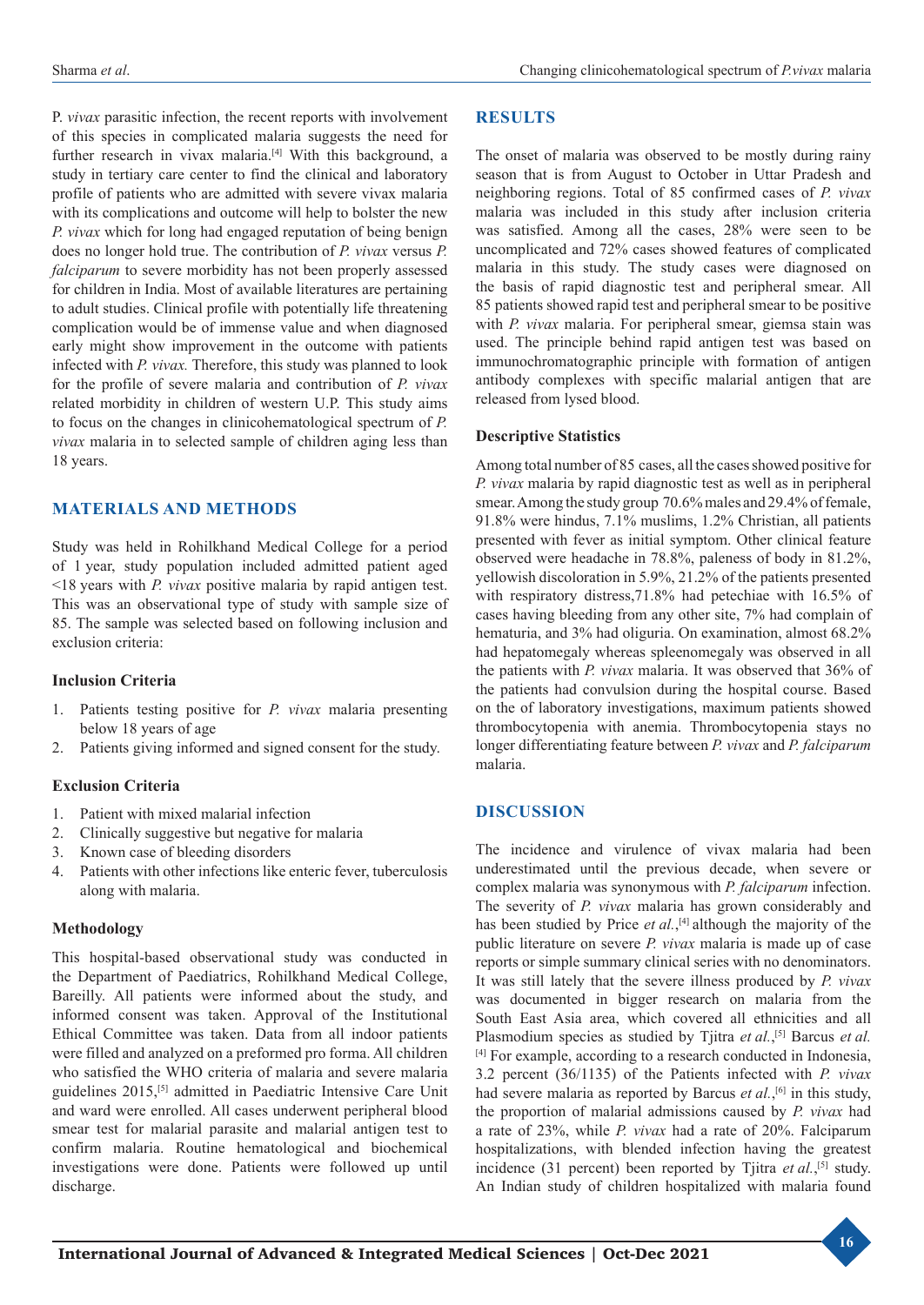|                                    | $\mathbf n$ | <b>Minimum</b> | <b>Maximum</b> | <b>Mean</b> | <b>Std. Deviation</b> |
|------------------------------------|-------------|----------------|----------------|-------------|-----------------------|
| Age                                | 85          |                | 15             | 10.26       | 3.962                 |
| Hemoglobin (G/DL)                  | 85          | 7              | 14             | 8.33        | 1.672                 |
| Total leukocyte count (cells/cumm) | 85          | 4000           | 15000          | 10635.29    | 2953.396              |
| Platelet count                     | 85          | 1.2            | 90000.0        | 36718.439   | 25858.1942            |
| Serum creatinine                   | 85          | 0.5            | 2.0            | 0.847       | 0.4689                |
| Urea                               | 85          | 15             | 57             | 31.52       | 10.186                |
| <b>RBS</b>                         | 85          | 40             | 120            | 91.62       | 17.560                |
| Serum bilirubin -D                 | 85          | 0.10           | 26.00          | 1.3505      | 4.87709               |
| Serum bilirubin - T                | 85          | 1.5            | 3.7            | 1.635       | 0.4519                |
| <b>SGPT</b>                        | 85          | 8              | 180            | 39.59       | 26.899                |
| SGOT                               | 85          | $\tau$         | 432            | 50.02       | 83.167                |
| <b>PT</b>                          | 85          | 12.0           | 84.0           | 28.815      | 17.0206               |
| <b>INR</b>                         | 85          | 1.00           | 3.05           | 1.4218      | 0.33456               |
| <b>APTT</b>                        | 85          | 24             | 74             | 38.51       | 10.401                |

that highest risk of severe illness was associated with *P. vivax*. Vivax infections were the most common (63.1%), followed by Infections caused by *P. falciparum* (42.7%) and mixed infections (40%) in study by Kochar *et al.*, [7] *P. vivax* malaria was shown to account for a significant number of hospitalized patients in Asia and the Pacific area, as well as contributing to death as observed in the studies of Vannaphan *et al.*, [8] and Rodríguez-Morales et al.,<sup>[9]</sup> According to a similar research conducted by Chandra and Chandra[10] in Uttarakhand, India, 69.8% of patients tested positive for *P. vivax* and only 27.5 percent tested positive for *P. falciparum*, with 2.7% of cases reporting mixed infection. According to two other research undertaken by Rajendra Kumar Verma *et al* [11] from Kanpur, North India and Gaurav I. Patel *et al* [12] from Vadodara, Gujarat, India, 76.74 percent of cases of *P*.*vivax*, 13.95 percent of cases of *P*.*falciparum*, and 9.3 percent cases of mixed infection were reported, and 61 percent of cases of *P*.*vivax*, 29 percent of cases of PF, and 9.43 percent of mixed infection were reported, respectively. Kumbhar *et al* [13] in their study discussed children who have severe malaria are more likely to have one or more of the following symptoms: severe anaemia, respiratory distress due to metabolic acidosis, or cerebral malaria, among other issues. Adults are also more likely than children to have multiple organ involvement. It is possible to develop partial immunity to malaria in malaria-endemic areas, allowing for the development of asymptomatic infections. Patients in Kumbhar *et al.*[13] research reported 98.3% cases to be of *P. vivax* whereas one case of *P. falciparum* had been observed. Patient with severe *P. vivax* malaria showed symptoms such as fever, widespread body weakness (malaise), headache, nausea/ vomiting, shortness of breath, abdominal discomfort, pallor, bleeding signs, hepatomegaly, and splenomegaly eleveted ESR was observed in 78%of the cases. In this study, *P. vivax* was observed to be causing more number of complicated cases of malaria. *P. falciparum* infection has been extensively researched; however, new research has revealed that similar alterations can also occur in infection with *P. vivax*, as demonstrated by the study conducted by Saurabh Srivastava *et al.*[14] In this study, among 74 patients 50 had *P. vivax* mono infection in which 41 presented as complicated malaria with thrombocytopenia

being the most common symptom. The study concludes by stating *P. vivax* monoinfection no longer holds true for benign tertian malaria. The most significant hematological alteration seen in the present research was thrombocytopenia as been depicted by Patel *et al.*, [13] Erhart *et al.*[15] The same conclusion was reached by a number of additional investigations where thrombocytopenia has been observed in *P. vivax* malaria which was also seen in study by Agnihotri *et al.*[16] Regarding male and female children in the study, Rao *et al.*[17] found that 76% of the participants were male youngsters, while Kashinkunti and Alevoor<sup>[18]</sup> study found that the male to female ratio was  $3.76:1$ . Male youngsters participating in outdoor activities may be the cause of an increase in the number of males who contract malaria. Whereas in the present study out of 85 patients 29% were males and 70% were observed to be females. In another study by Mitra *et al.*[19] included comparision of severity of malaria caused by vivax, falciparum and dual manifestation. The study observed out of 131 cases of malaria 83 cases was found to be *P. vivax* malaria. As per the study clinical manifestations caused by *P. vivax* was no different than that of *P. falciparum*. Hence, the study concluded *P. vivax* malaria can no longer be considered as benign. An investigation by Prasad *et al.*[1] discovered that children had a greater prevalence of malaria than adults due to their undeveloped immune systems. Adults are more successful in clearing parasites than youngsters at doing so, according to research. 67% of the children are between the ages of 4 and 12 years, and 11 percent of the children are between the ages of 3 and 12 years.

# **CONCLUSION**

Our study included the cases suffering from *P. vivax* positive malaria. This study observed all the cases to show atleast one complication such as bleeding from any site, fast breathing, convulsion, jaundice, thrombocytopenia, anemia, deranged liver function and deranged coagulopathy. Therefore, it is notable that *P. vivax* can no more be labeled as a benign malaria and is emerging as an important cause of morbidiy in endemic regions.